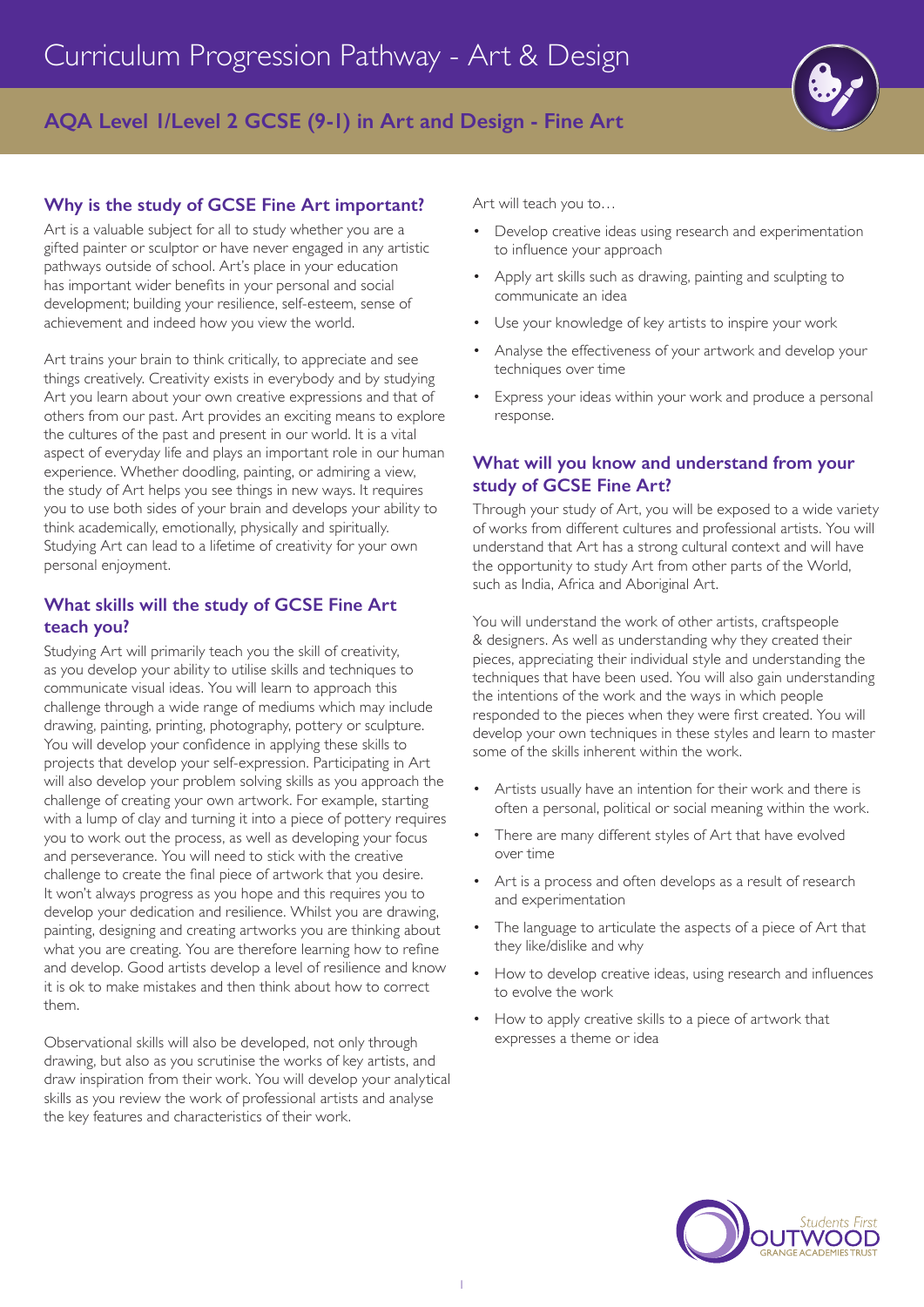# **How can you deepen your understanding of GCSE Fine Art?**

Art is all around us, and taking an interest in the pieces that you may see on social media or magazines & newspapers will help you appreciate the creative world.

To enhance your work in lessons, there will be times when professional artists are brought into the academy to deliver workshops such as Helenaire Sharley a wire artist or Libby Pattison a ceramicist. This will deepen your understanding of professional work and introduce you to new techniques and ideas.

You will also have the opportunity to deepen your understanding of Art through extracurricular opportunities, where you can continue to develop your creative ideas, or work on specific artistic pieces. During enrichments, you will have the opportunity to meet art enthusiasts from other year groups, where you can share ideas, critique each other's work and continue to develop your technique.

There may also be an opportunity to participate in Art and Photography trips to Art galleries in London and The Yorkshire Sculpture Park, as well as exhibiting your own work within the Academy. There will be opportunities to enter national or Trust competitions to gain additional audiences and recognition for your work such as The Royal Academy of Arts competition. We have a yearly celebration evening, Summer Arts showcase, where every student's work is exhibited and parents, guardians and local community are invited. All of which will deepen your understanding of exhibiting your own personal Art practice for others to view & appreciate.

#### **How are you assessed in GCSE Fine Art?**

*There are 6 assessment points each year that we term Praising Stars©. We assess how students at their current stage of study are on track to reach their end of stage targets which are formulated on aspirational expectation from their KS2 starting points. We make an informed prediction from our holistic assessments based on our subject mapping of expectation across the Art curriculum.* 

Fine Art is assessed through a range of internal and external assessment. The coursework portfolio element is worth 60% of the final GCSE mark & must contain at least 2 units of work (projects). A final project, set by the Exam Board, is worth the remaining 40%. All work is finally assessed at the end of the course and externally moderated

# **Key Assessment Objectives**

The 4 key assessment objectives in Art are

AO1 – Develop ideas through investigations, demonstrating critical understanding of sources

AO2 – Refine work by exploring ideas, selecting and experimenting with appropriate media, materials, techniques and processes

AO3 – Record ideas, observations and insights relevant to intentions as work progresses

AO4 – Present a personal and meaningful response that realises intentions and demonstrates understanding of visual language

# **How can Fine Art support your future?**

There are a wide range of creative photography & art based courses offered post-GCSE students at colleges and sixth form providers including our own. Within Outwood we offer 2 A Level options in Photography & Fine Art and this is deliberate to ensure progression between stages of study. Due to Art being a wide ranging curriculum this allows for many avenues to be explored into higher and further education. There are a vast range of courses offered at university that target Art, photography & creative processes.

### **Study of Fine Art can lead to a wide range of careers:**

- Secondary School Teacher
- Jeweller
- Fashion designer
- Furniture maker
- **Architect**
- Web designer
- Graphics design
- Video production
- Illustrator
- Branding designer
- Town planning
- Animator
- Game designer
- Online content creator
- Film maker
- Photographer
- Magazine editor
- Press Photographer